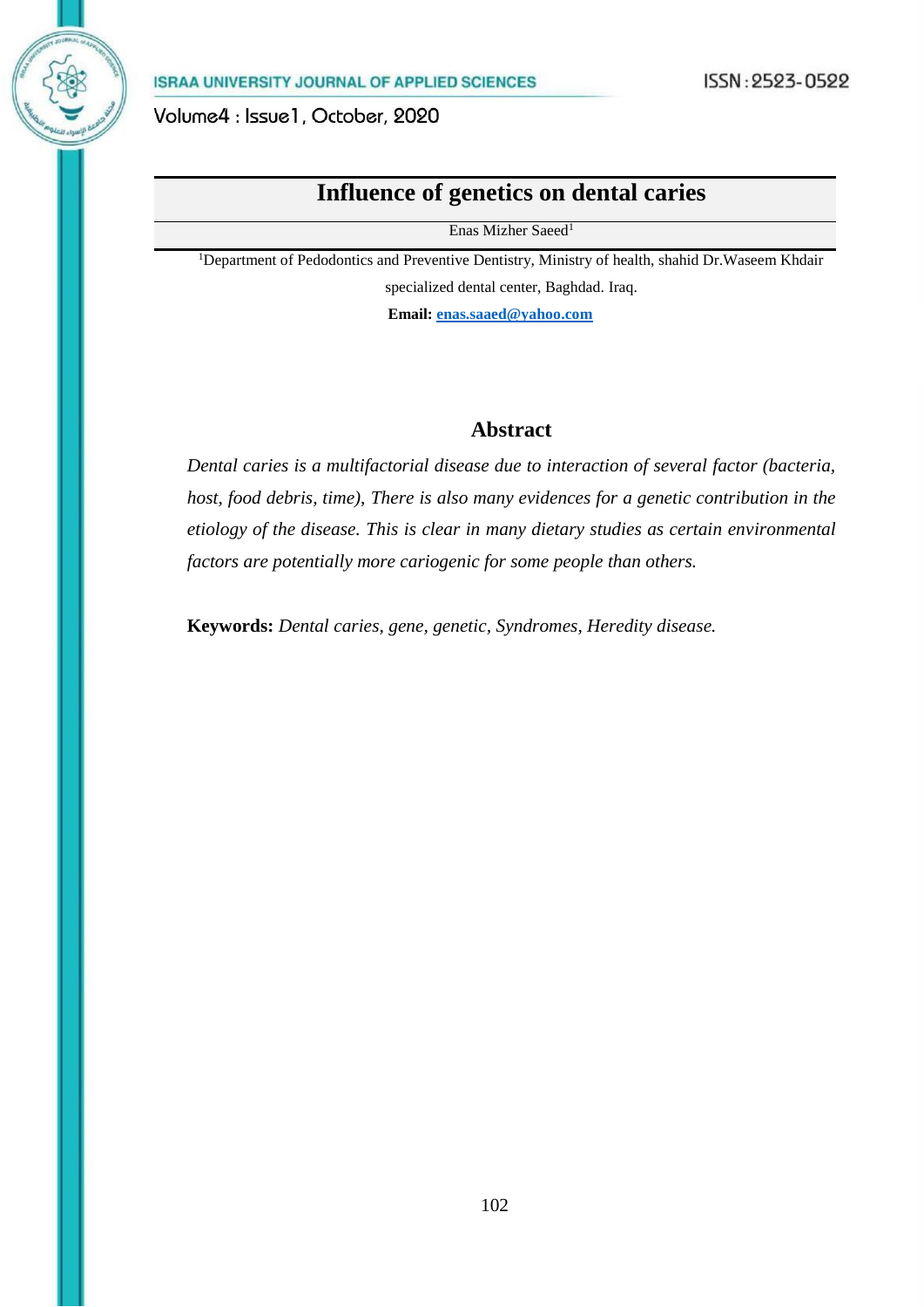**ISRAA UNIVERSITY JOURNAL OF APPLIED SCIENCES** 

Volume4: Issue1, October, 2020

## **1. Introduction**

Dental caries is the medical term for tooth decay or cavities. Tooth decay is one of the most common of all disorders of teeth. It is not occur if the oral cavity is free of bacteria. Bacteria, those are normally present in the mouth, convert all food especially sugar and starch into acids. Bacteria, acid, food debris and saliva combine in the mouth to form a sticky substance called plaque that adheres to the teeth. Teeth decay begins if this plaque is not removed thoroughly and routinely. Plaque forming bacteria converts sugar and carbohydrates in food into acids, these acids dissolve minerals on the surface of the tooth (Hassell et al, 2010).

Multiple factors contribute to a persons risk for caries include (Townsend et al, 2012):-

- Environmental factors (Diet, oral hygiene, fluorid, exposure and the cariogenic bacteria).
- Host factors (Salivary flow, salivary buffering capacity, position of teeth relative to each other, composition of tooth enamel and host immune response).

There are individuals who still appear to be more susceptible to caries and those who are extremely resistant to dental caries regardless of the environmental risk factors to which they exposed. Similar to periodontitis and cleft palat and lip, dental caries is also said to be a multi-factorial (complex) disease, though dental caries are seemingly caused by interaction between environmental and genetic factors, yet the disease is to great extent influenced by environmental factors.

## **Genetic of dental caries**

It is clear from many dietary studies (Dahlberg, 2011 and Mansbridge et al, 2010) that variation in susceptibility to dental caries exists even under identical, controlled conditions. This implies that, because of genetic difference, certain environmental factors are potential more cariogenic for some people than for others. This is not to say that dental caries is an inherited disease, rather, genetic influences may modify the overt expression of this disease in the individual.

Several investigators (Caufield PW et al, 2012 and Li, and Caufield PW, 2014) are indicated that children have caries experience similar to that of their parents when the susceptibility of both parents is the same (either high or low), but when caries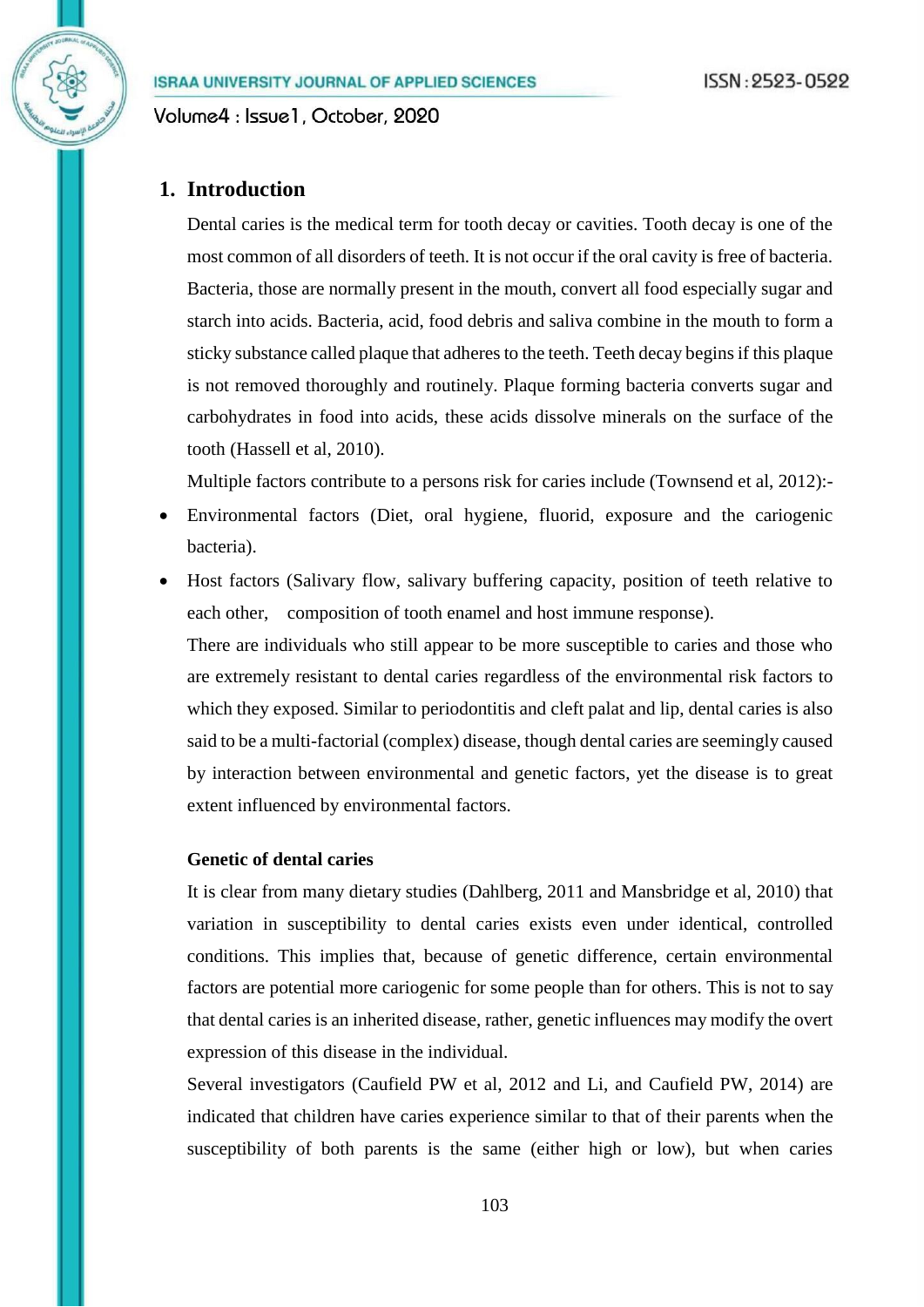susceptibility of the two parents is dissimilar, however, the childrens susceptibility tends to be more like that of the mother than that of the father.

Li and Caulfield (2014) found that mothers are the principle source of mutans streptococci to their infants with a greater rate of transmission to female than male infants. However, most authors agree that this genetic component of dental caries is a minor one in comparison with the overall effect of environmental.

The conclusion from twins and family studies may be confounded by the transmission of cariogenic bacteria within the family, and the susceptibility to dental caries influenced to a significant but minor degree by heredity. All the similarity in twins would expectedly be due to common genes and all dissimilarity will be due to environmental factors. Environmental factor clearly have a greater influence but that genetic factor also contribute to the dental carries. This may be explained by the existence of genetic variability among individuals (Shuler, 2001).

The genetic influences modify the expression of disease in the individual. Different individuals respond in indifferent way to specific biochemical difference in oral environment depending on their genetic constitutions. For example there is significant difference between monozygotic and dizygotic twins in terms of salivary flow, ph, and salivary amylase activity when compared between two groups. On the contrary, both the monozygotic twins of pair will respond similarly (because of same genetic constitution) to these factors whereas such similarity may be lacking between the two individuals of a dizygotic pair (because of difference in their genetic constitutions) (Nariyama et al, 2004).

The morphology of teeth related to their shapes, sizes, pit and fissure morphology, enamel structure and composition, arch forms, dental spacing and order of the teeth are some of important factors that regulate the washing effects of saliva and thereby may influence the production of caries, these factors are in fact largely determined by heredity factors. Many genes are known which are active in the formation of enamel which Amelogenin X- linked gene (AMELX), Enamelin gene (ENAM), are: kallikrein 4 gene (KLK-4) and Matrix metalloproteinase 20 gene (MMP20) which encode various proteins like (ameloblastine, amelogenin, enamelin, tuftelin-1 and tuftelin interacting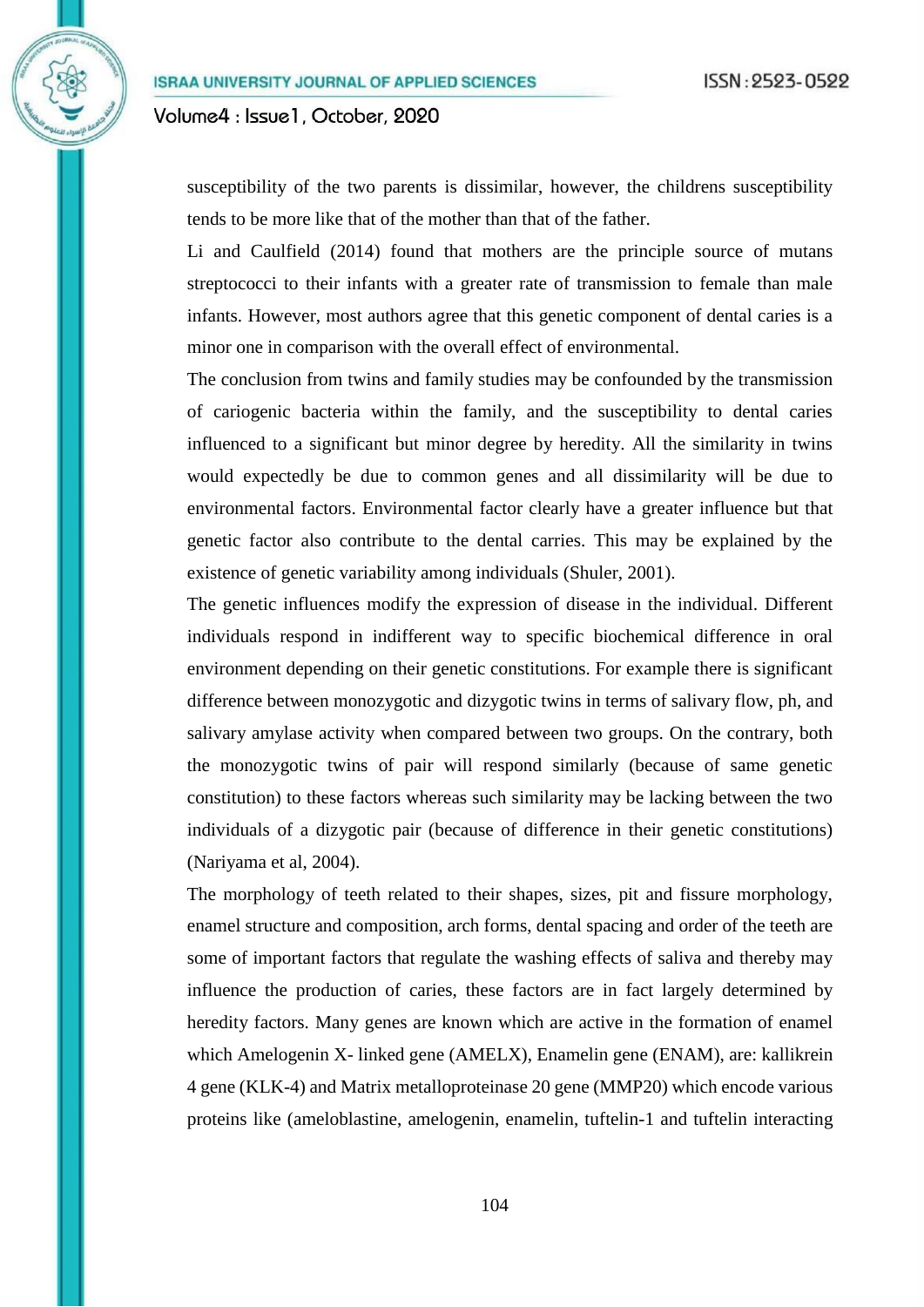protein 11), certain variations in some of these enamel matrix genes may be associated with enhanced caries susceptibility (Klineberg et al, 2007; K. Deeley et al, 2008).

Low caries susceptibility genes were found on chromosome number 5,14 and x. The high caries susceptible genes were identified in chromosome number 13 and 14 (Vieira et al, 2008). The presence of gene for caries on X-chromosome may account for the gender difference observed in the incidence of caries (Lukacs and Largaespada,2006). There is no significant association concluded between single candidate genes and caries susceptibility. A significant interaction between tuftelin and S.mutans was however observed (Slayton et al, 2005).

Ihe Osteopontin (OPN) gene found on chromosome number 4 and plays an important in mineralization, (OPN) gene was found to be associated with incidences of enamel hypoplasia in primary dentition, So there is association between the OPN gene and caries in the primary dentition (Pal GP and Mahato NK, 2010).

## **2. Descution :**

#### **Heredity diseases or syndromes associated with dental caries**

Dental caries is either syndromic syndromic or non Syndromic

**A.Syndromic dental caries:-** means it is associated with syndrome or disease.

**1. Celiac disease:-** An autoimmune disorder of the small intestine that occurs in genetically predisposed people of all ages. (Symptoms include chronic diarrhea, weight loss and fatigue). The vast majority of celiac patients have one of the two types of human leukocytes associated antigens (HLA). Celiac disease patient exhibit an increased incidence of dental caries, this may be due to the fact that these patients have defective enamel that predisposes the tooth to dental caries this patient show significant positive correlation between their HLA type and presence of enamel defect. The association between HLA complex and caries has indicated that few genes in HLA complex are responsible for dental caries resulting from altered enamel development and also due to low dose response to cariogenic bacteria (Ravald et al, 1998; Ortega et al, 2008).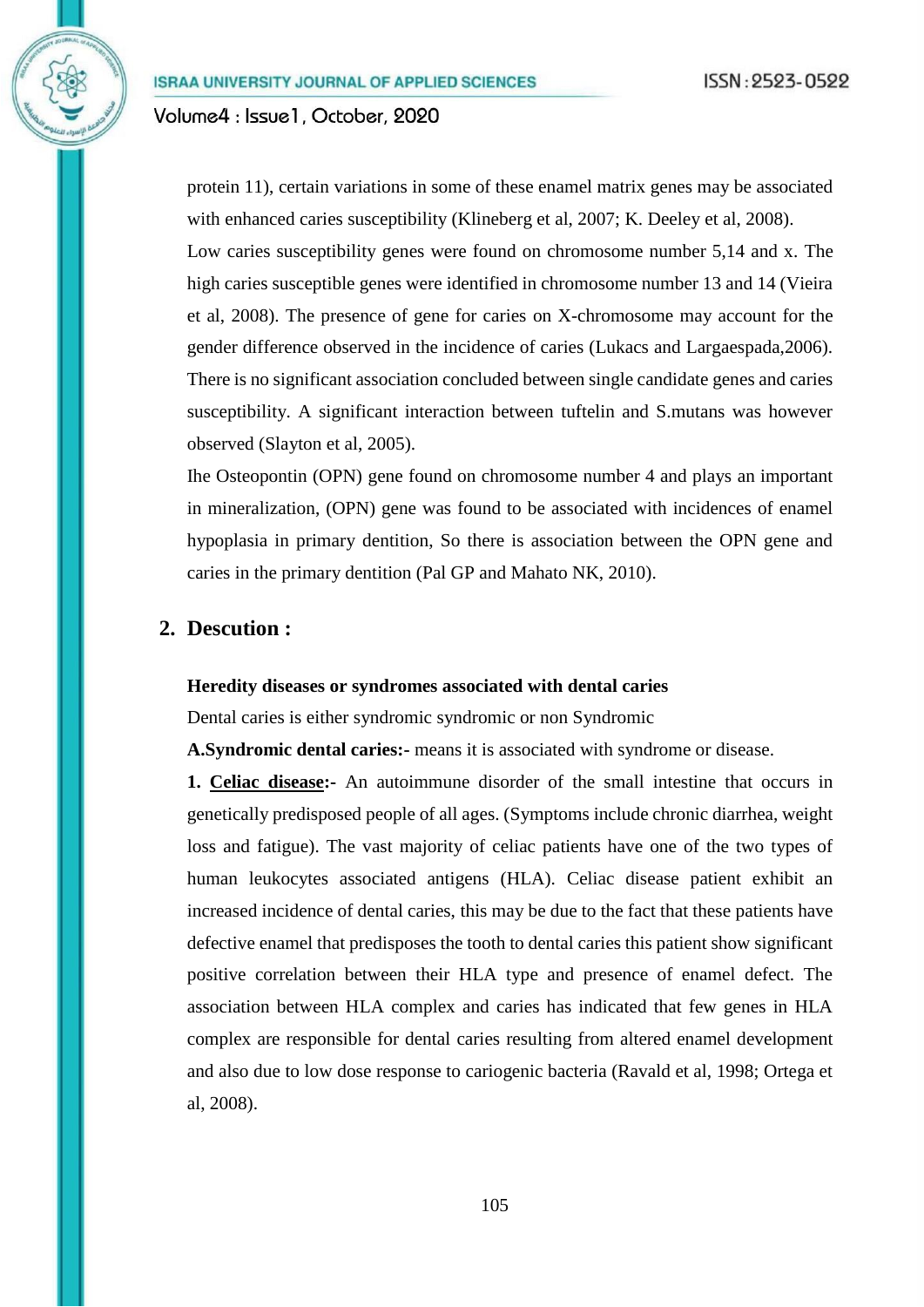**2. Epidermolysis Bullosa (EB):-** A group of inherited disorders presenting with skin blisters that develop in response to minor injuries such as rubbing or scratching, there are three main types (Simplex EB, Junctional EB and Dystrophic EB) and various subtypes of Epidermolysis. Blisters may also occur in the oral mucosa. Junctional EB are always associated with generalized enamel hypoplasia, this is due to altered relationship ameloblasts cell and extracellular matrix of the developing enamel leading to primary defect in the enamel hard tissue, also enamel will suffers from greater porosity and thus it is imparted with an increased surface area for acids to work upon. EB has been shown to be involved with an alteration in the enamel and as well as with an increased incidence of caries. DMFS (decayed, missing, filled surface) scores always high in junctional EB and Dystrophic EB (Kirkham et al, 2000; Feijoo et al, 2011).

**3. Siogren's syndrome:-** An autoimmune disorder in which abnormally activated immune cells attack and destroy exocrine glands that produce saliva. The primary and secondary variants of these syndromes are found to be associated with increased caries risk this due to decreased flow rate of saliva (McCullough and Porter, 2002; Klineberg et al, 2007).

**4. 22q11deletion syndrome (22g11 DS) or DiGeorge syndrome (DGS):-** Caused by genetic deletions (loss of a small part of the genetic material) arm of one of the two 22nd chromosomes. Higher caries found on the long prevalence has been reported for individuals suffering from deletion at 22q11. It was observed that the patient with this syndrome had congenital heart malformations and immunological problems, impaired salivary secretion rates, higher numbers of cariogenic bacteria, increased salivary protein concentrations and reduced output of electrolytes in the saliva compared to the controls. This indicated that the salivary function is affected in 22q11DS explaining increased caries risk in these subjects (Wright et al, 1994).

**5. Turner's syndrome:-** A chromosomal abnormality with additional deficiency in gonadal and adrenocorticotropic secretions. The most frequent oral findings are high palatal vault, hypoplastic mandible and lower DMF-T mean values were found in patients with Turner's syndrome compared with the healthy controls (Pal GP and Mahato NK, 2010).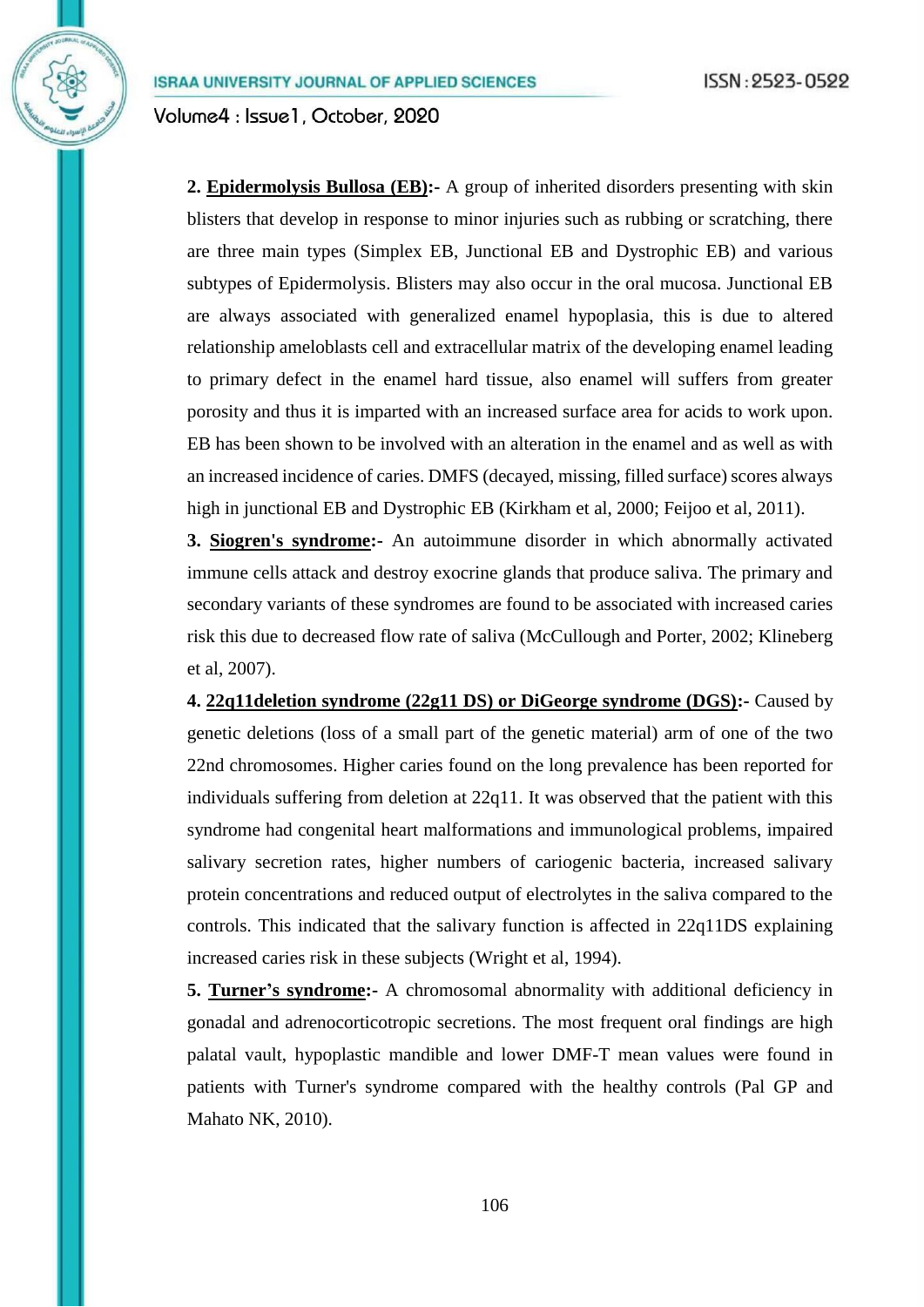**6. Cleft lip and palate:-** Birth abnormalities of the lip and mouth. The lip and palate begin forming during just the first few weeks of gestation, often before a woman even knows she is pregnant. During this time, the sides of the mouth begin developing and eventually unite evenly in most infants. In rare cases, however, the sides of the mouth do not fuse together properly, creating a notch or cleft. There is high incidence of dental caries because it is associated with night-and nap-time nursing with bottle containing milk or juice or other fermentable liquid (Ravald et al, 1998).

**B. Nonsyndromic dental caries:** means dental caries is isolated without association with syndrome or disease.

**Amelogenesis Imperfecta:-** Genetic disease caused by mutation in gene which encode for enamel matrix proteins. Mutations in any of these genes alter the final structure of these proteins or completely prevent synthesis of any protein at all. As a result tooth enamel is abnormally thin or soft and has high a risk of developing dental caries (Pal GP and Mahato NK, 2009).

**Dentinogenesis Imperfecta:** Genetic disease, which leads in the formation defective dentine. The mineral content is less than normal dentine and contain more water (hence soft), which are weak and likely to decay and break (Zhang et al, 2001).

## **Association between human leukocytes associated antigens (HLA antigens) and susceptibility to dental caries**

The plasma membrane surfaces of almost all the body cells (except RBCs) present "self antigens". Called the major histocompaatibility complex (MHC) antigens. These are also called human leukocyte associated (HLA) antigens because they were first detected on the white blood cells. These self antigens integrated membrane glycoproteins. The chance of rejection of graft are less if a large number of MHC antigens are similar in the donor and recipient. MHC (HLA) antigens help t-cell of the immune system to mount an immune response, there are three classes of HLA antigens (Class I, II, III). Current evidences support the relationship between immune complex genes (HLA) and dental caries and the association of different levels of cariogenic bacteria and the enamel defects. Many studies are now available which show the association between increased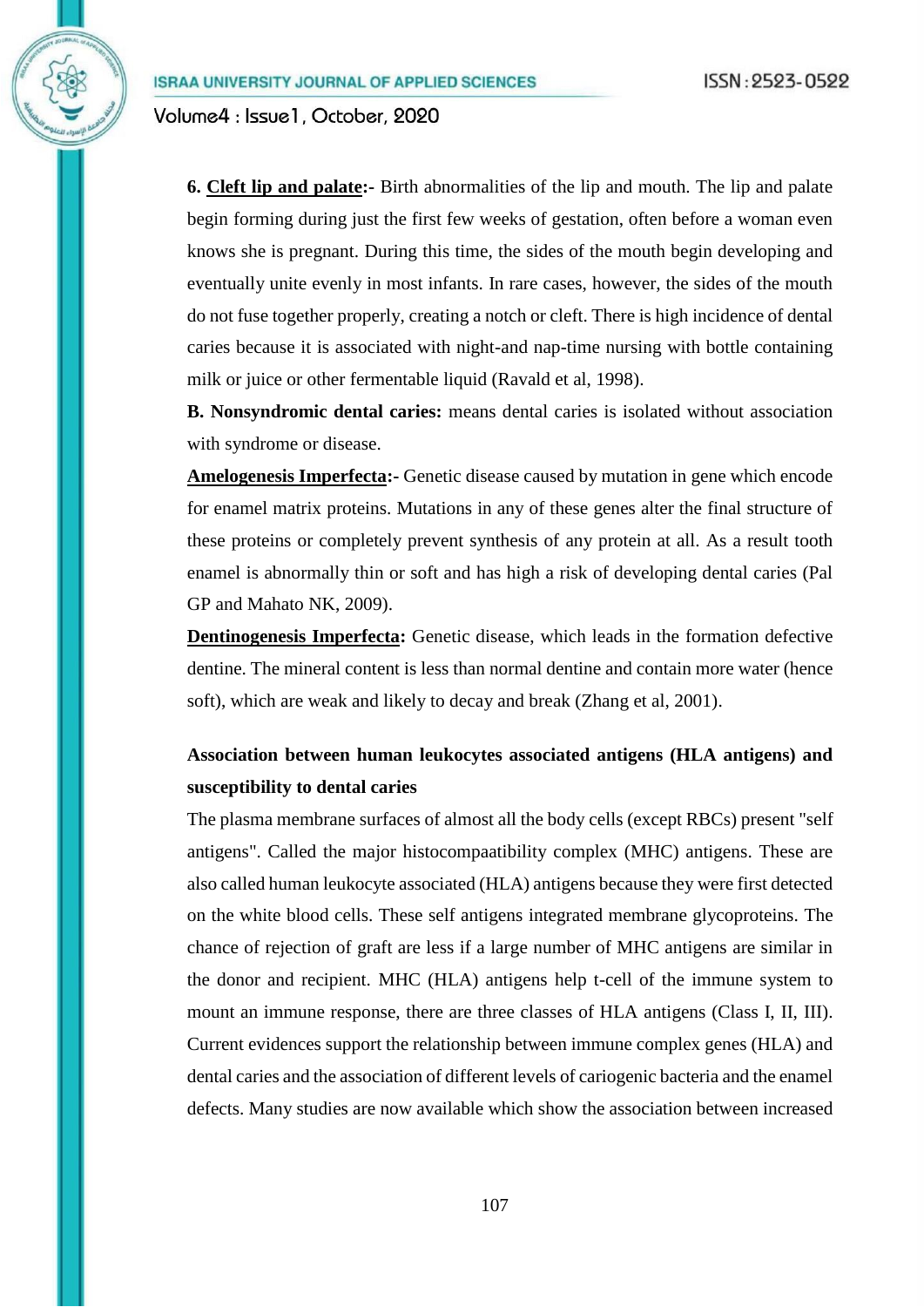risk for caries and immune complex (HLA) genes (Aguirre et al, 1997; Kirkham et al, 2000).

## **3. Conclusion**

Dental caries is multifactorial disease due to interaction of several factor (bacteria, host, food debris, time), or a result of instruction of gene and environmental factors like (periodontitis and malocclusion). Low caries susceptibility gene were found on chromosome number 5, 14 and X, while high caries susceptibility genes were identified in chromosome number 13 and 14. The presence of gene for caries on X-chromosome may account for the sex difference observed in the incidence of caries. The susceptibility to dental caries depends to some degree upon the genetic background of person.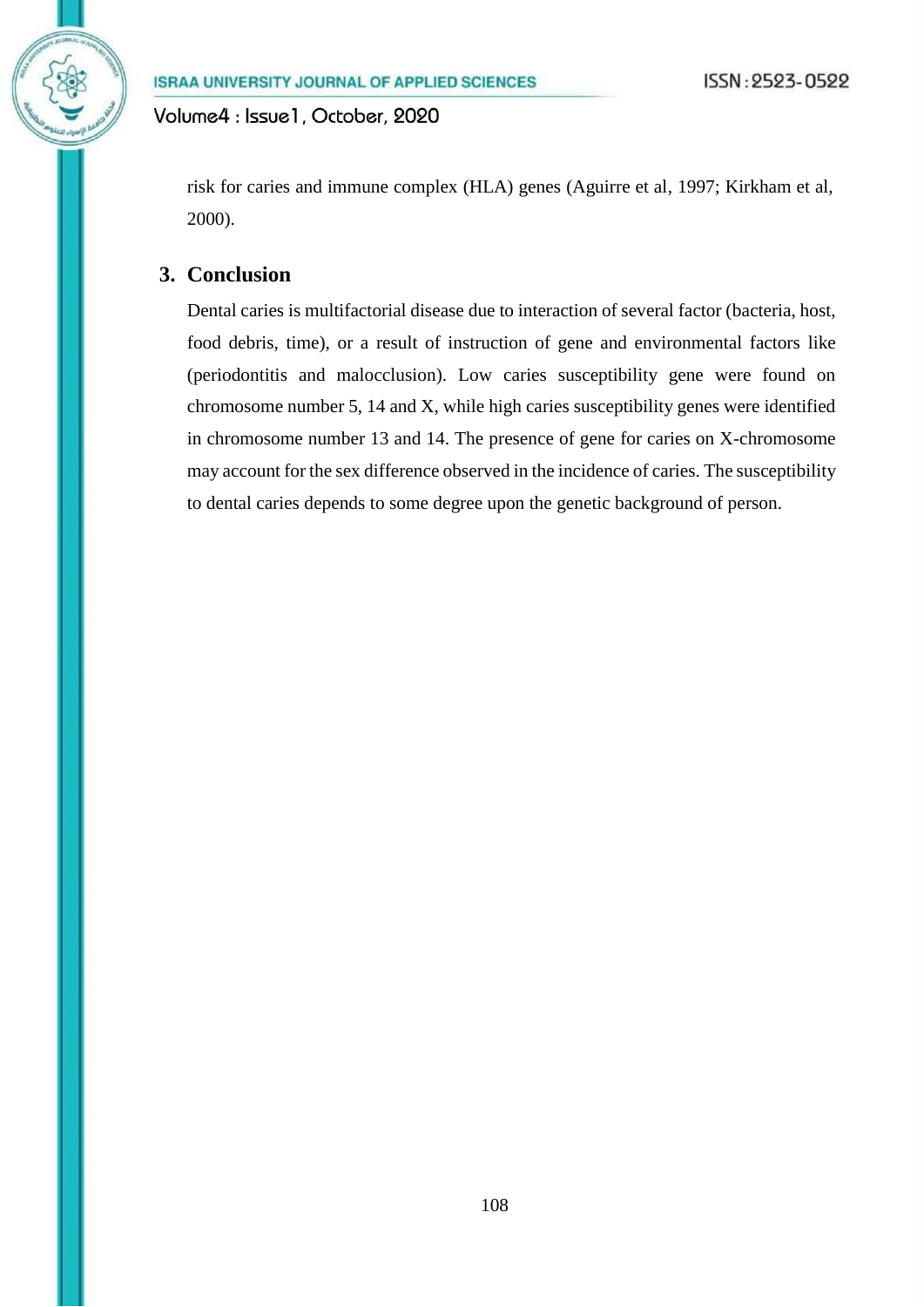### **References**

- 4. Aguirre, J. M., Rodriguez, R., Oribe, D., & Vitoria, J. C. (1997). Dental enamel defects in celiac patients. *Oral Surgery, Oral Medicine, Oral Pathology, Oral Radiology, and Endodontology*, *84*(6), 646-650.
- 5. Caufield, P. W., Cutter, G. R., & Dasanayake, A. P. (1993). Initial acquisition of mutans streptococci by infants: evidence for a discrete window of infectivity. *Journal of dental research, 72*(1), 37-45.
- 6. Deeley, K., Letra, A., Rose, E. K., Brandon, C. A., Resick, J. M., Marazita, M. L., & Vieira, A. R. (2008). Possible association of amelogenin to high caries experience in a Guatemalan-Mayan population. *Caries Research*, *42*(1), 8-13.
- 7. Hassell, T. M., & Harris, E. L. (1995). Genetic influences in caries and periodontal diseases. Critical Reviews in Oral Biology & Medicine, 6(4), 319-342.
- 8. Kirkham, J., Robinson, C., Strafford, S. M., Shore, R. C., Bonass, W. A., Brookes, S. J., & Wright, J. T. (2000). The chemical composition of tooth enamel in junctional epidermolysis bullosa. Archives of oral biology, 45(5), 377-386.
- 9. Klineberg G, Lingstrom P, Oaskarsdottir S, et al. J Oral Surg. Oral med Oral path Oral radiol Endod .2007;103(4):497-504.
- 10. Li, Y., & Caufield, P. W. (1995). The fidelity of initial acquisition of mutans streptococci by infants from their mothers. *Journal of Dental Research*, *74*(2), 681-685.
- 11. Lukacs, J. R., & Largaespada, L. L. (2006). Explaining sex differences in dental caries prevalence: Saliva, hormones, and "life‐history" etiologies. *American Journal of Human Biology: The Official Journal of the Human Biology Association*, *18*(4), 540-555.
- 12. Kuru, B., McCullough, M. J., Yilmaz, S., & Porter, S. R. (2002). Clinical and microbiological studies of periodontal disease in Sjögren's syndrome patients. *Journal of clinical periodontology*, *29*(2), 92-91.
- 13. Nariyama, M., Shimizu, K., Uematsu, T., & Maeda, T. (2004). Identification of chromosomes associated with dental caries susceptibility using quantitative trait locus analysis in mice. *Caries research*, *38*(2), 79-84.
- 14. Páez, E. O., Lafuente, P. J., García, P. B., Lozano, J. M., & Calvo, J. L. (2008). Prevalence of dental enamel defects in celiac patients with deciduous dentition: a pilot study. *Oral Surgery, Oral Medicine, Oral Pathology, Oral Radiology, and Endodontology*, *106*(1), 74-78.
- 15. Pal GP, Mahato NK. (2009)Medical Genetic for Dental Students.1<sup>st</sup> ed. Krishan, Nagar, Delhi, India.
- 16. Ravald, N., & List, T. (1998). Caries and periodontal conditions in patients with primary Sjögren's syndrome. *Swedish dental journal*, *22*(3), 97-103.
- 17. Shuler, C. F. (2001). Inherited risks for susceptibility to dental caries. *Journal of dental education*, *65*(10), 1038-1045.
- 18. Slayton, R. L., Cooper, M. E., & Marazita, M. L. (2005). Tuftelin, mutans streptococci, and dental caries susceptibility. *Journal of Dental Research*, *84*(8), 711-714.
- 19. Townsend, G. C., Aldred, M. J., & Bartold, P. M. (1998). Genetic aspects of dental disorders. *Australian Dental Journal*, *43*(4), 269-286.
- 20. Vieira, A. R., Marazita, M. L., & Goldstein-McHenry, T. (2008). Genome-wide scan finds suggestive caries loci. *Journal of Dental Research*, *87*(5), 435-439.